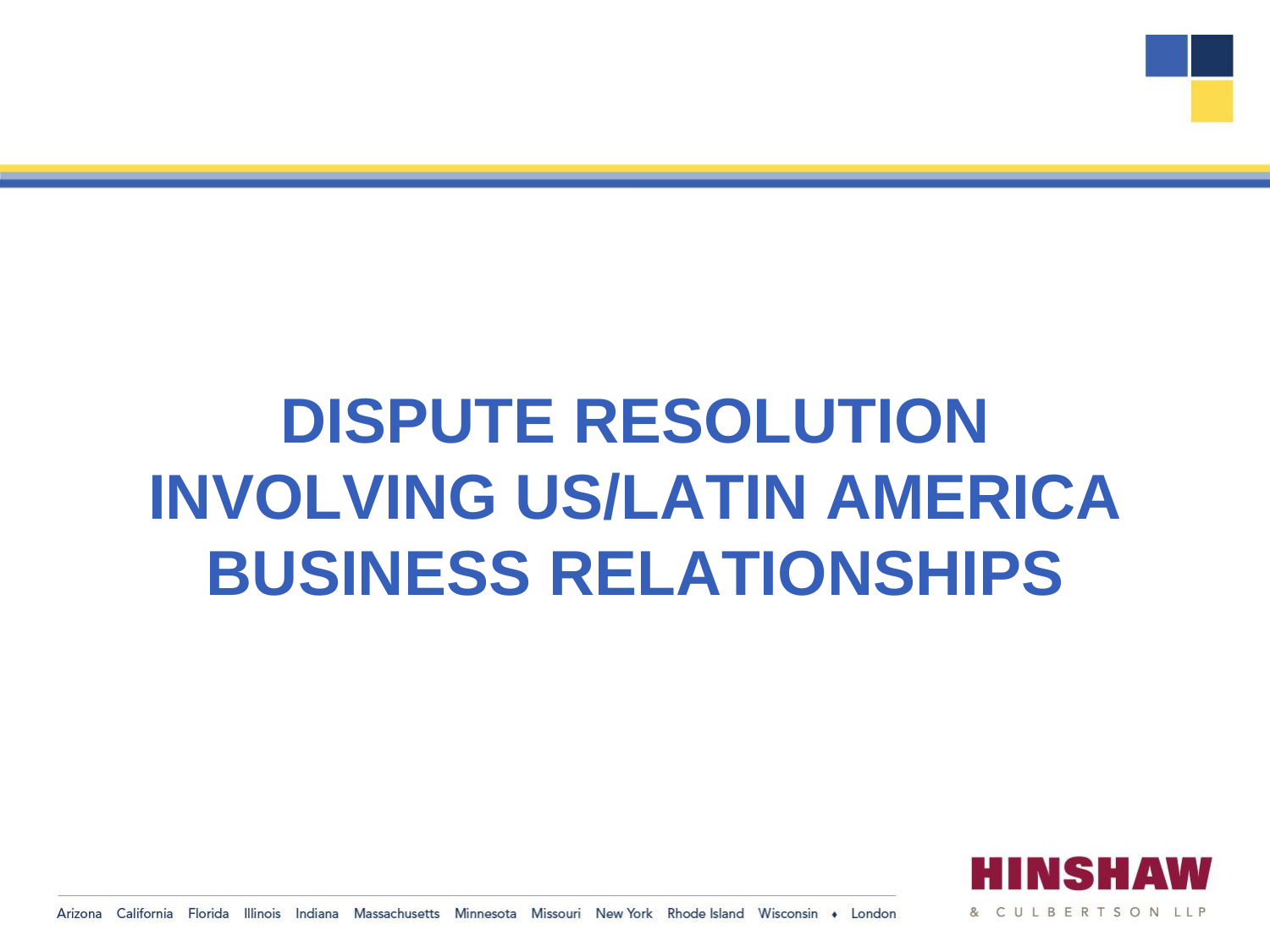

Raymundo Arenas, Head of Claims in Litigation, AXA Seguros México

Ricardo Morales-Gomez, Vice President and Managing Attorney, Legal, Assurant

Carlos A. Romero, Jr., Post & Romero, Coral Gables

Yves Hayaux-du-Tilly, Nader, Hayaux & Goebel, Mexico City and London

Edward K. Lenci, Hinshaw & Culbertson LLP, New York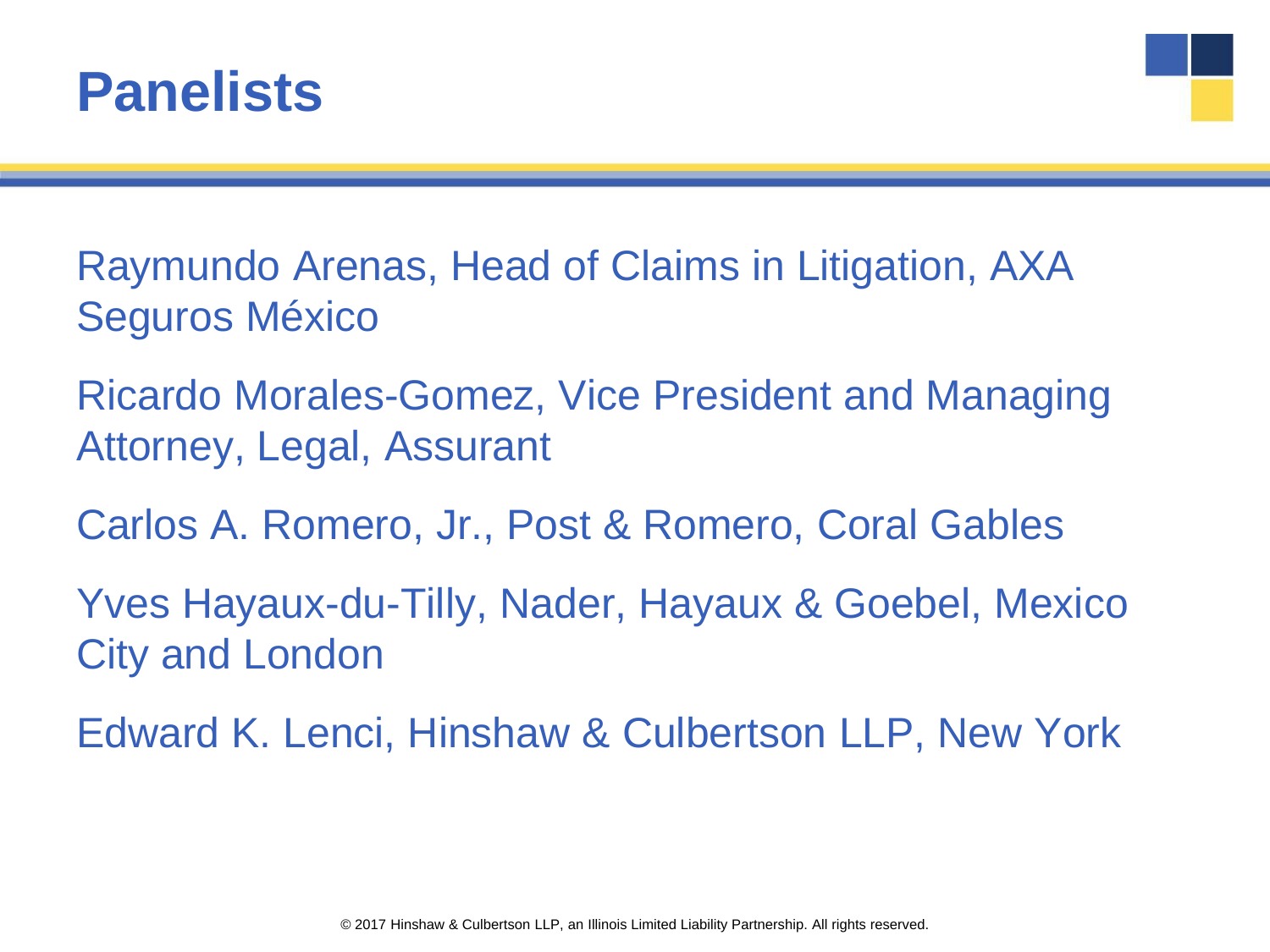## How do arbitrations held in Latin America differ from arbitrations held in the US? How are they the same or similar?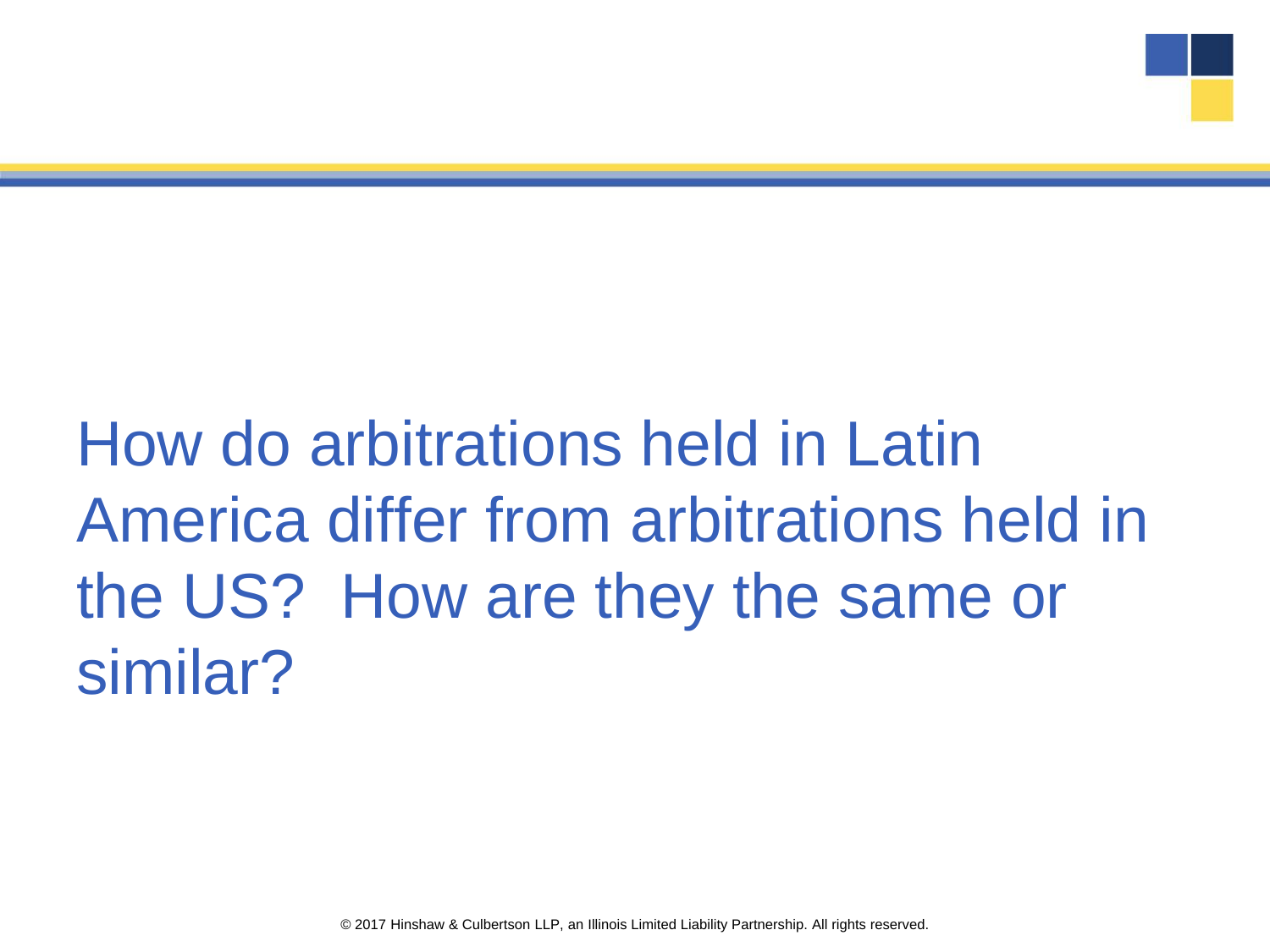The courts of the US have a strong policy favoring arbitration of disputes. Do Latin American nations have the same policy? Which do and which don't?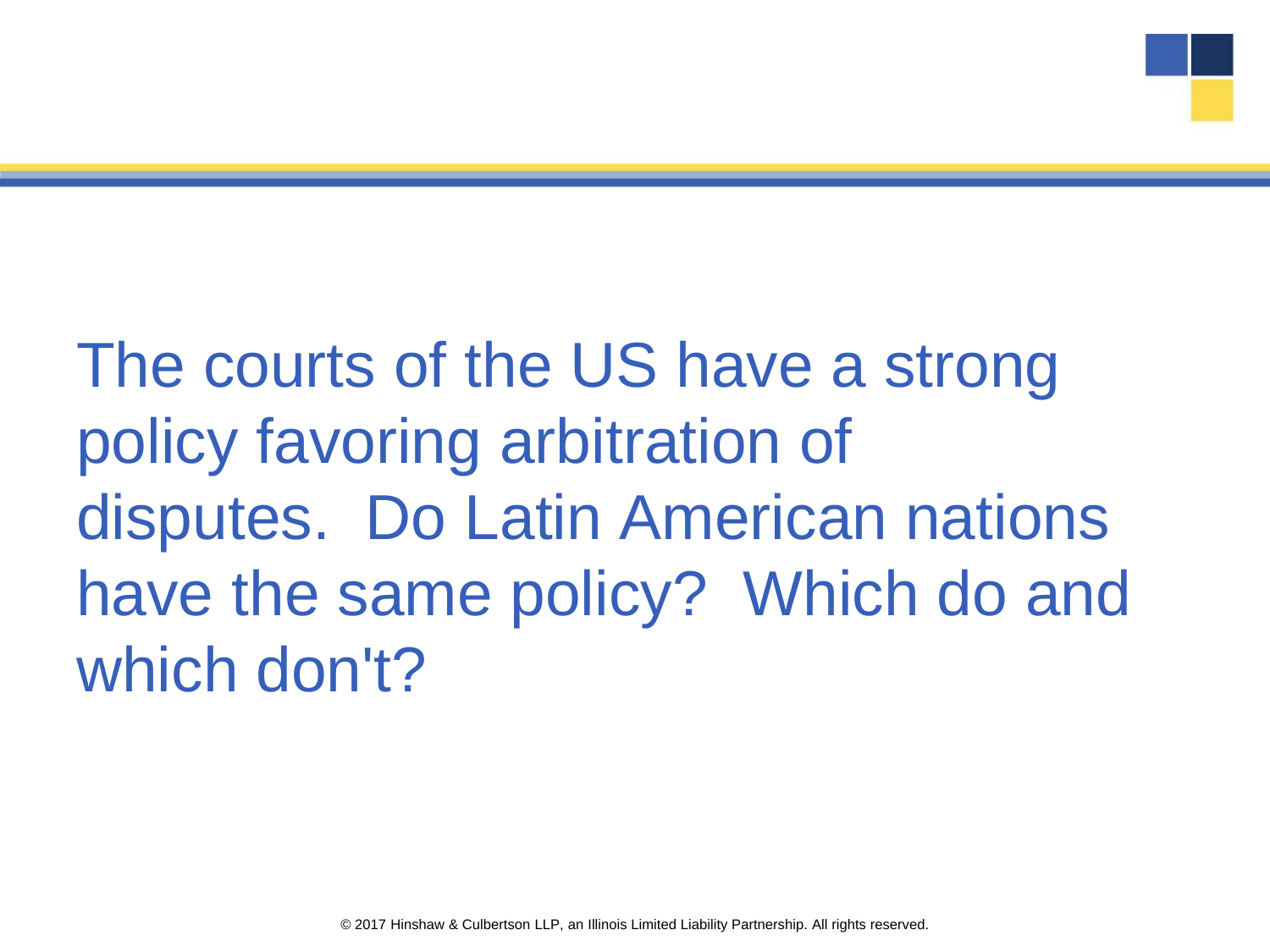What are the key provisions to include in an agreement to arbitrate that involves arbitration with a cedent or reinsurer in Latin America?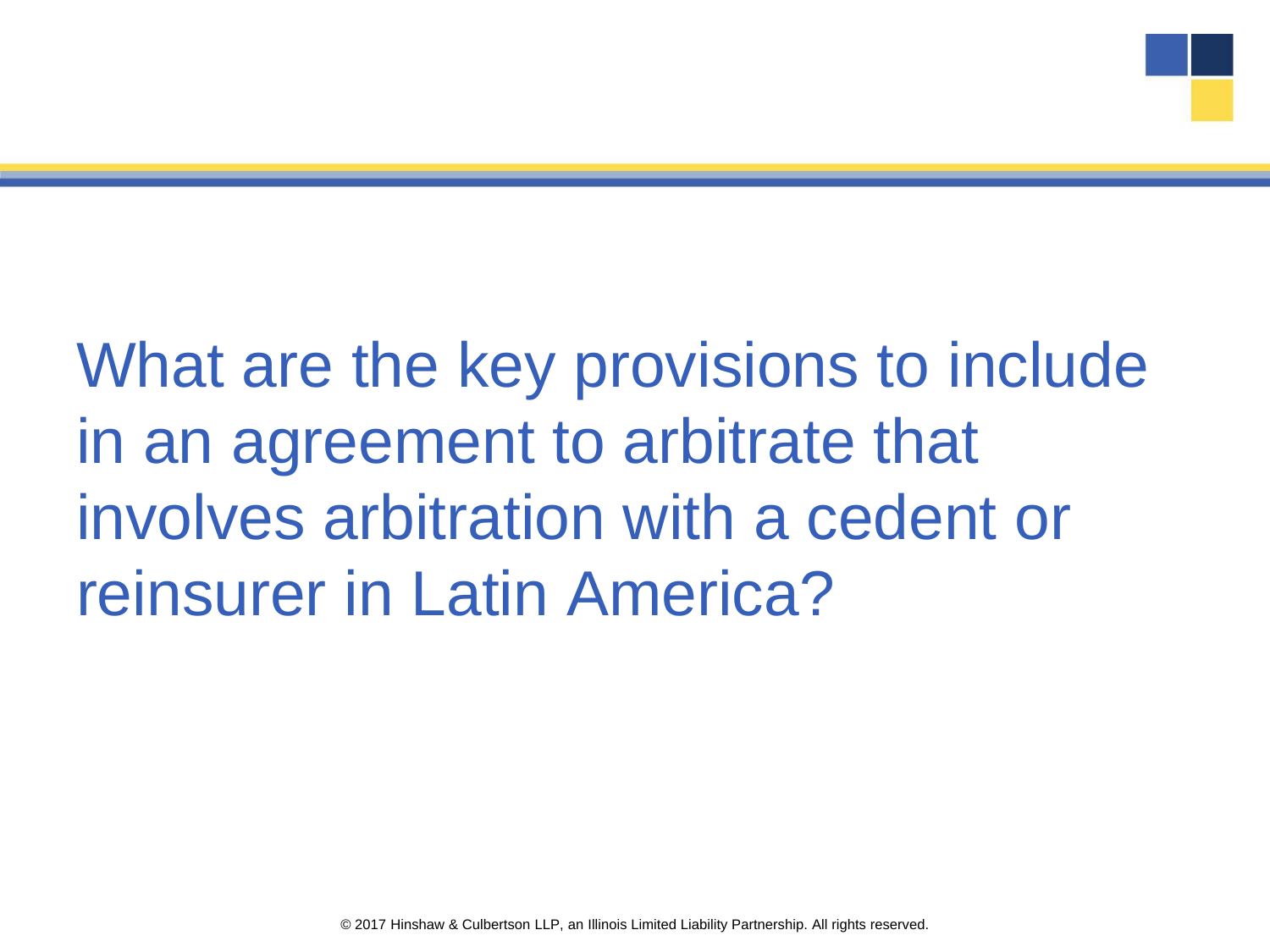## What is the process for enforcing a US arbitral award in the nations of Latin America?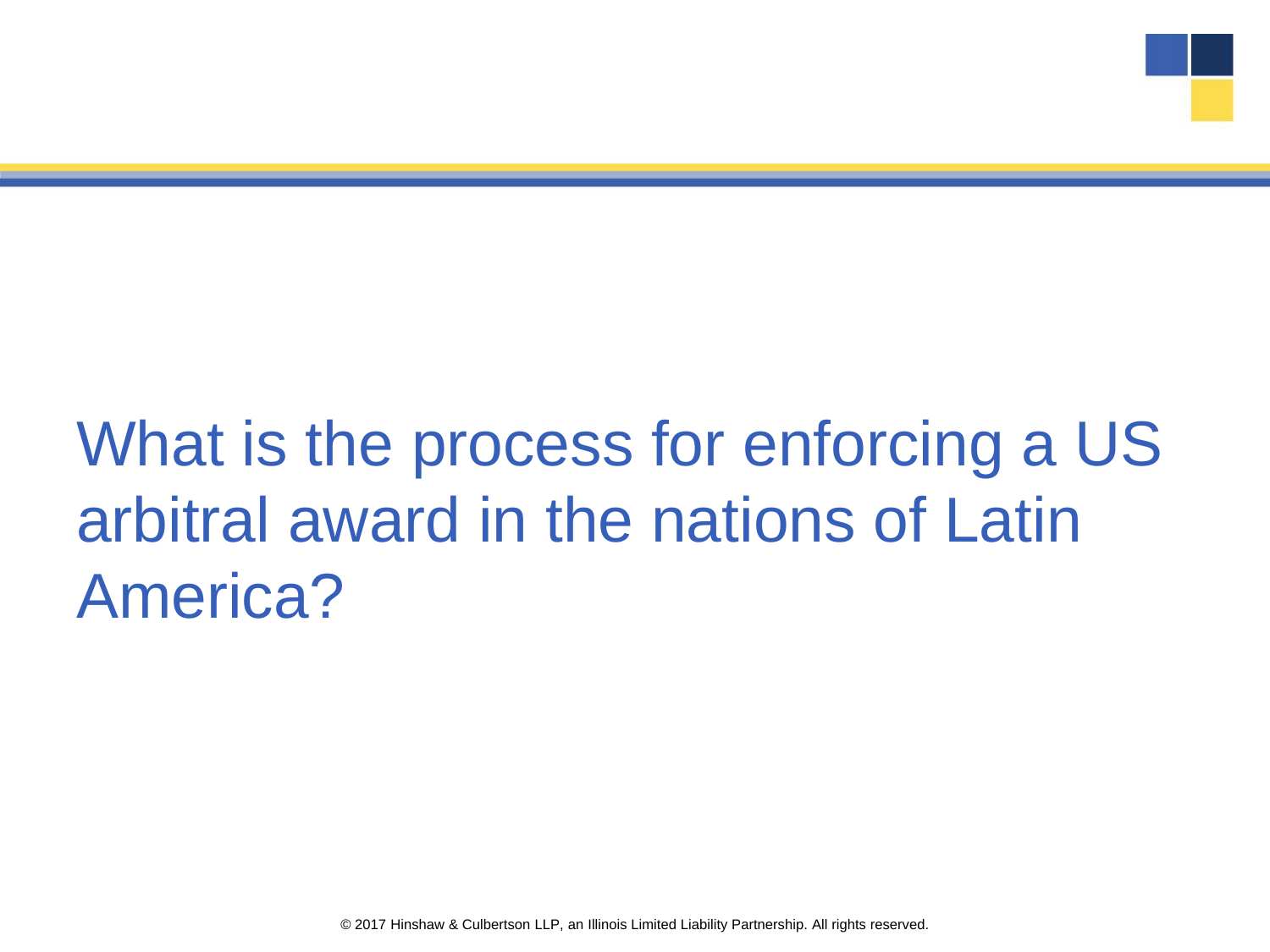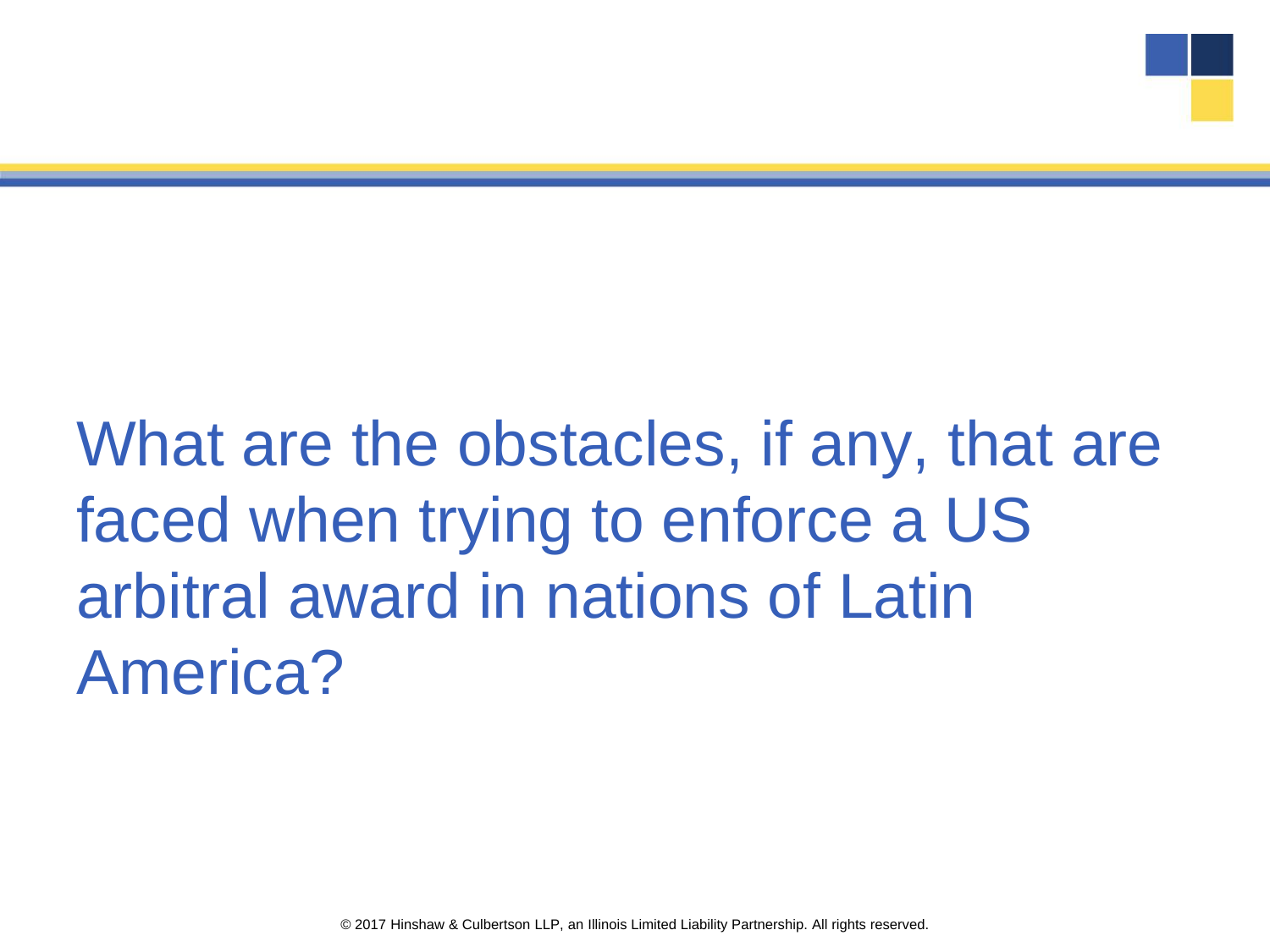## What is the process for disputing or vacating a US arbitral award in the nations of Latin America?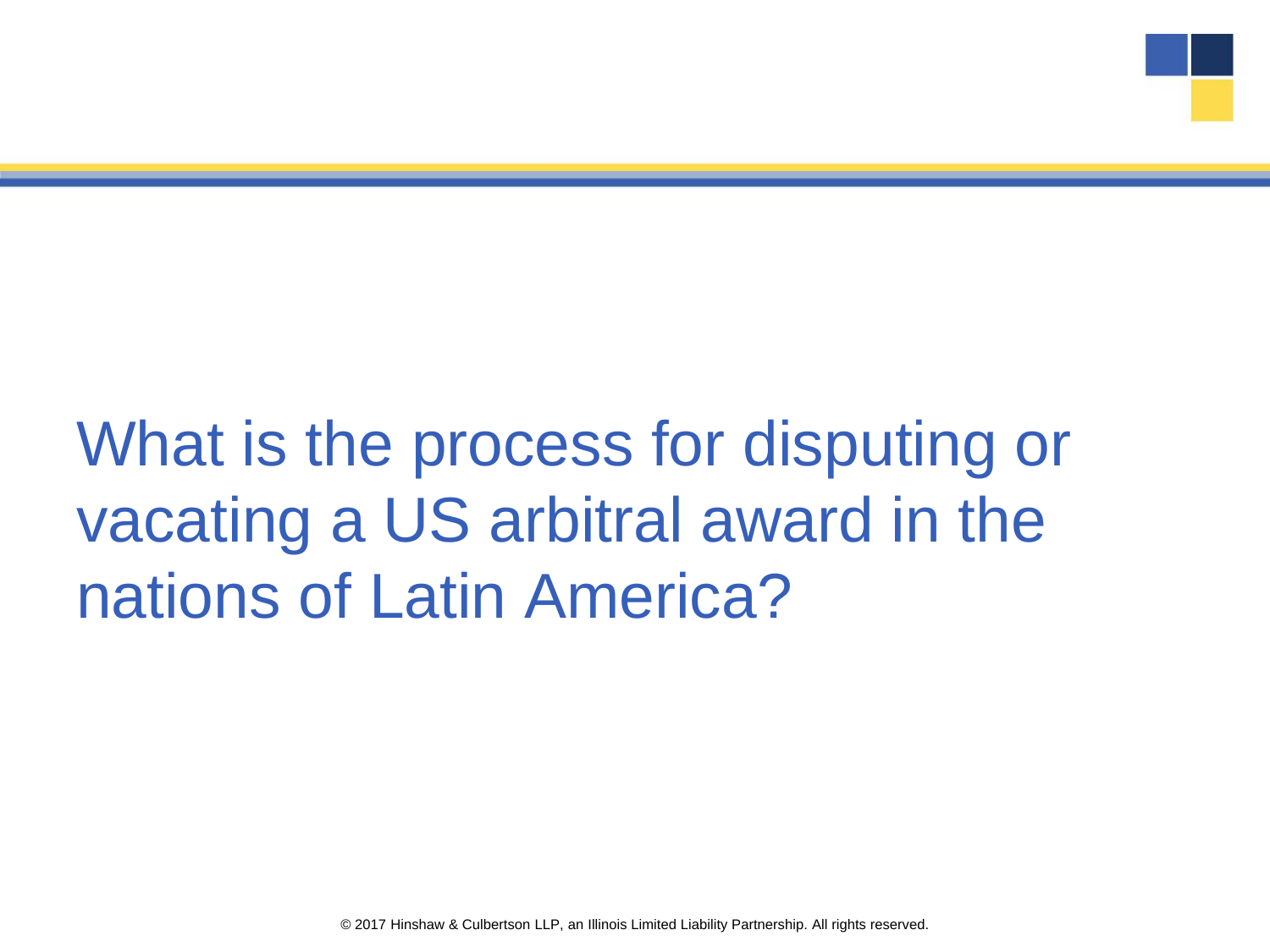Do you foresee Miami/Coral Gables becoming a significant forum for the arbitration of reinsurance disputes involving US/Latin America reinsurance relationships?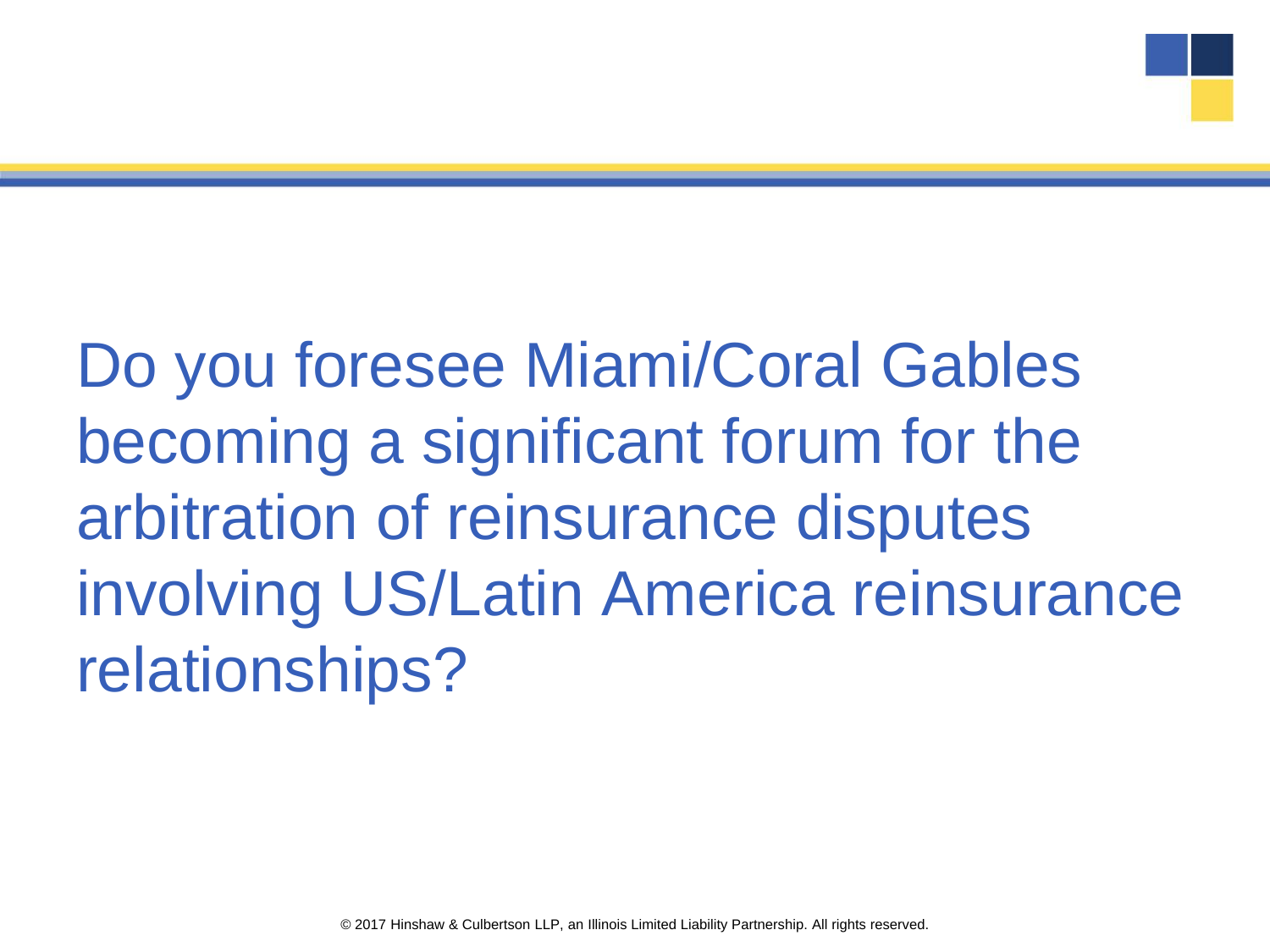Do you foresee more arbitrations involving US/Latin America reinsurance relationships being held in Latin America instead of the US?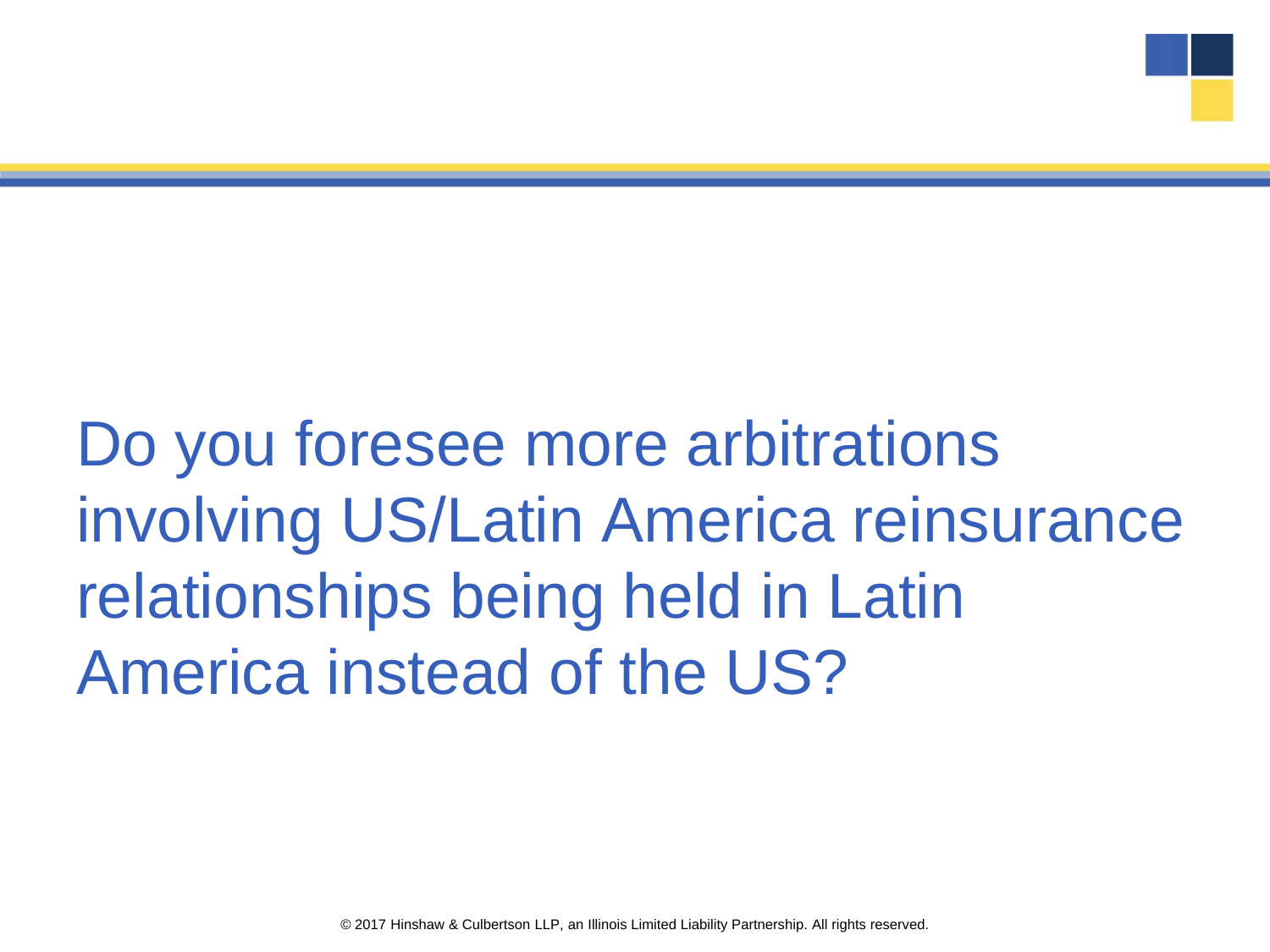Are there organizations along the lines of ARIAS-US in Latin America? What is their role in the reinsurance arbitration process?